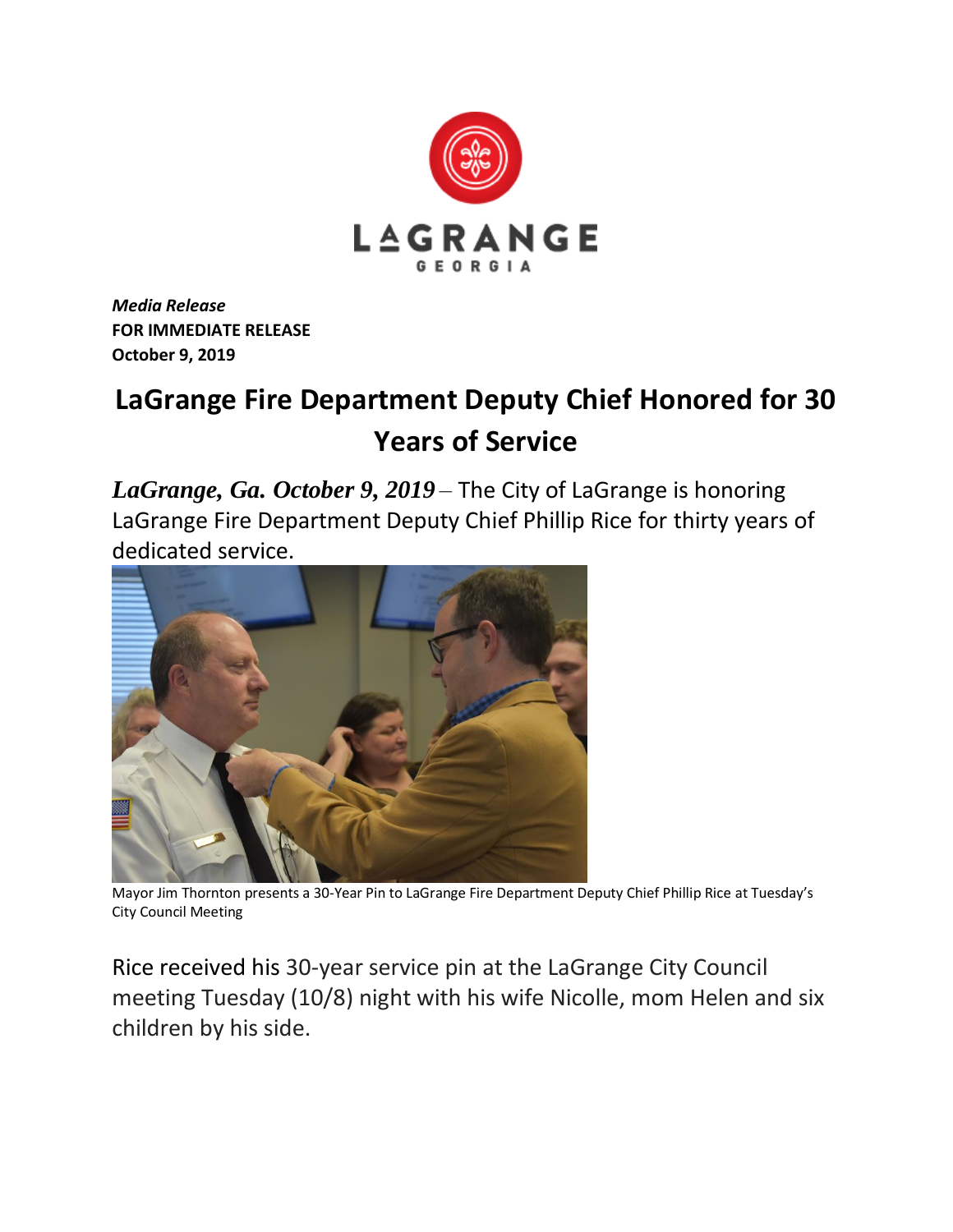

Deputy Chief Phillip Rice with family, wife Nicolle, mom Helen, LFD Fire Chief John Brant, Mayor Jim Thornton and City Councilmembers Mark Mitchell, Tom Gore, Nathan Gaskin, LeGree McCamey & Jim Arrington

Deputy Chief Rice began his career as a firefighter with the LaGrange Fire Department on September 23th, 1989. He completed Rookie School 18 on November 17, 1989 and was the recipient of the Scholastic Achievement Award. He became certified as an Emergency Medical Technical in 1991 and was promoted to Sergeant in February 1994. He was a member of the 1999 and 2000 Fire Department Muster competition teams that won state championships in back to back years. Rice also set the state record for the Georgia Fire Fighters Muster Association in the rapid dress competition.

In 2004 Rice became certified as a Paramedic. He was promoted to Lieutenant in October 2005 and Captain in November 2006. He was appointed Shift Commander of Battalion 3 in 2009. In August 2012 he graduated summa cum laude from Mercer University with a Bachelor of Social Science in Public Safety. In August 2013 he was promoted to Deputy Chief. In 2014 he completed a Master of Public Safety Administration at Columbus State University. In April of this year he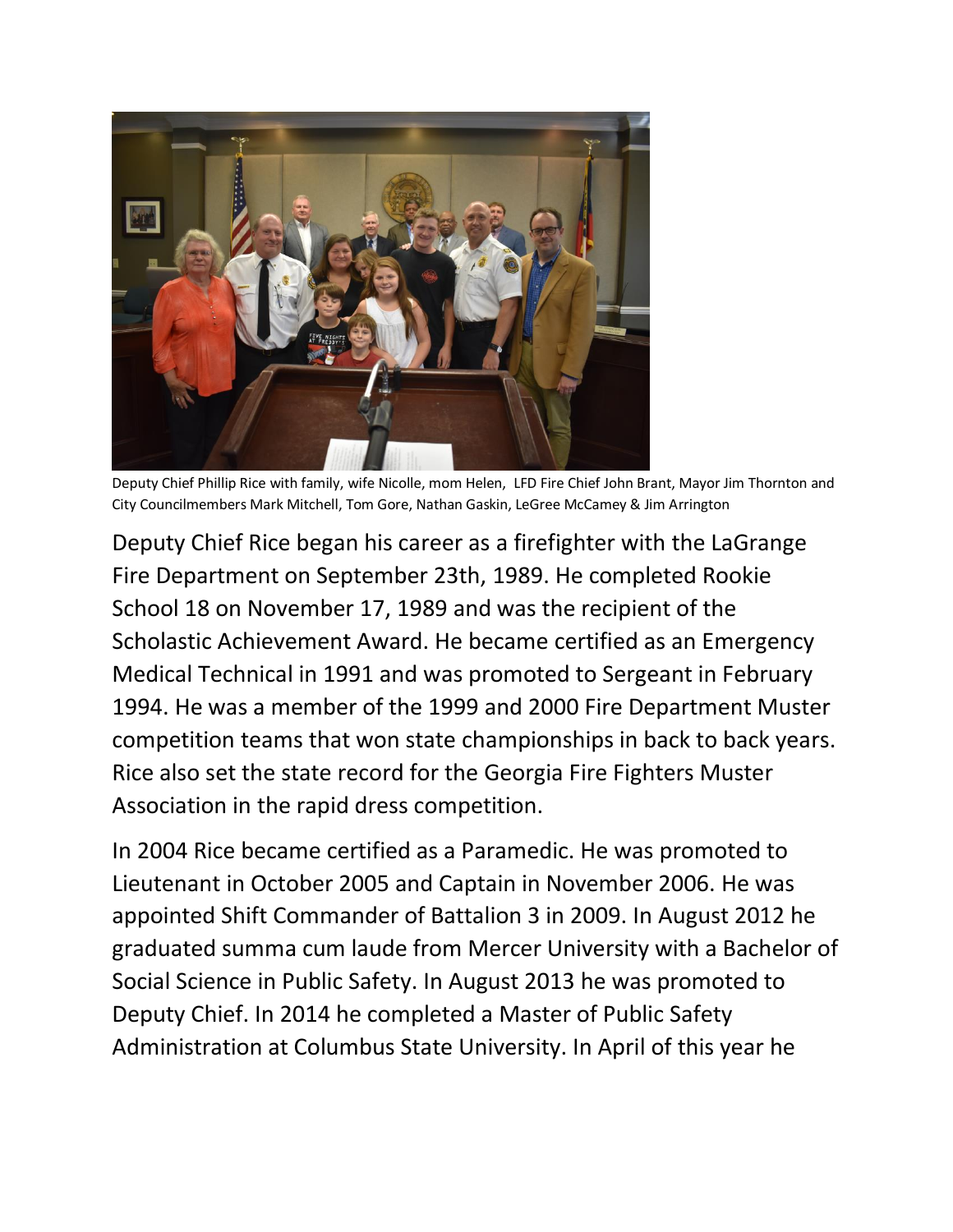achieved Fire Chief Certification through the Georgia Association of Fire Chiefs.

Rice currently holds the rank of Deputy Chief and is the shift commander for Battalion 2. He is very involved with the accreditation process, firefighter health and safety, automative aid agreements, contingency planning and policy review and revision.



LFD Deputy Chief Phillip Rice with his family being honored at the LaGrange City Council meeting

"I would just like to thank Deputy Chief Rice for his 30 years of dedication and hard work for LaGrange Fire Department and the citizens of LaGrange. He has been an outstanding leader within our department and continues to lead and develop others," said LaGrange Fire Chief John Brant. "He has been an example through his own growth and development by receiving his Master's Degree and staying highly trained. Phillip is a great husband and father to his family. I know they are proud of all his accomplish as are we here at the fire department."